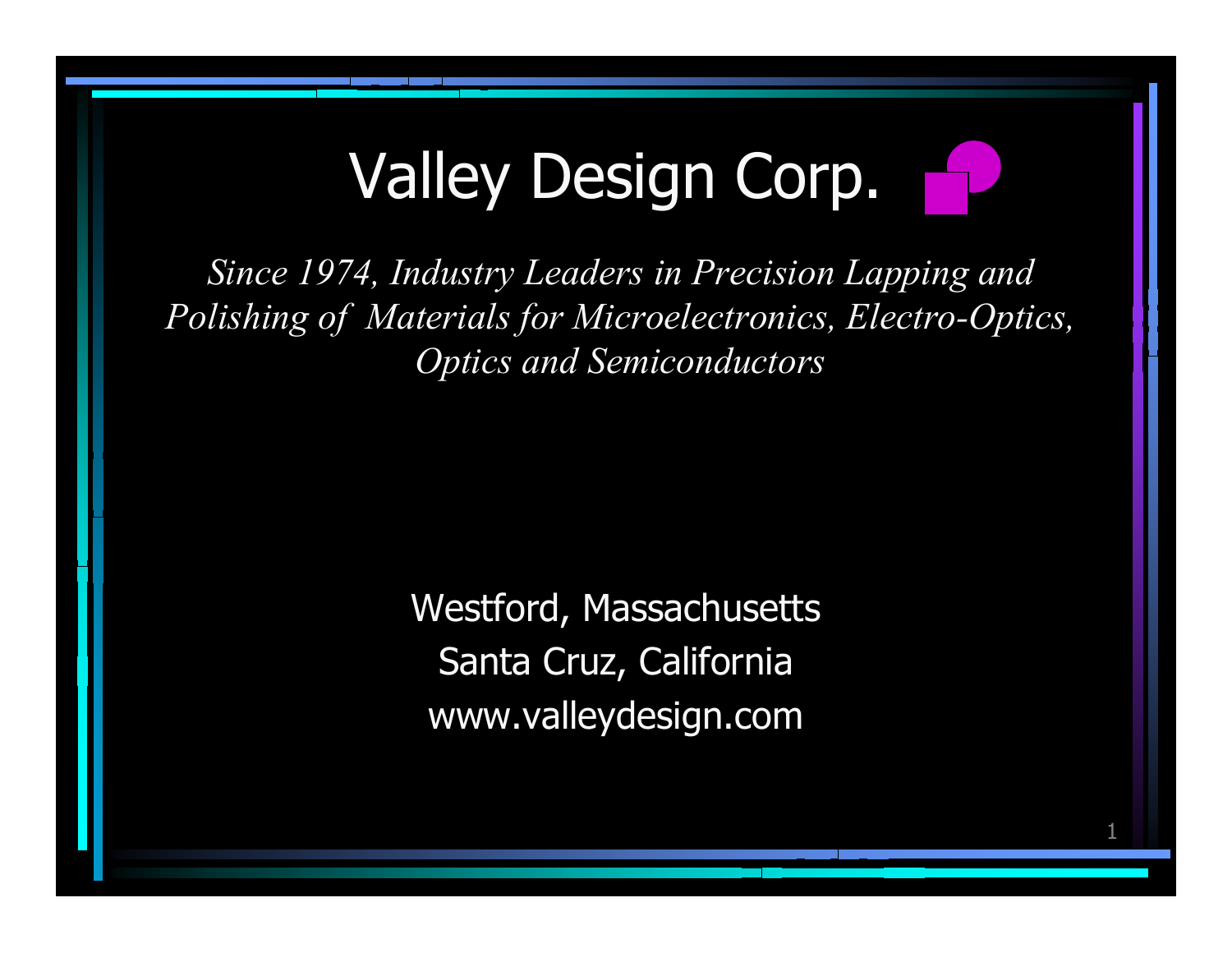### **Contents**

- $\bullet$ About Us
- $\bullet$  Core Competencies/ Competitive Advantage
- $\bullet$ History/Technology Landmarks
- $\bullet$ **Capabilities**
- $\bullet$ Equipment
- $\bullet$ Metrology
- $\bullet$  Abrasives/Compounds & **Slurrys**
- Valley Design Store
- 2001-2002 Year in Review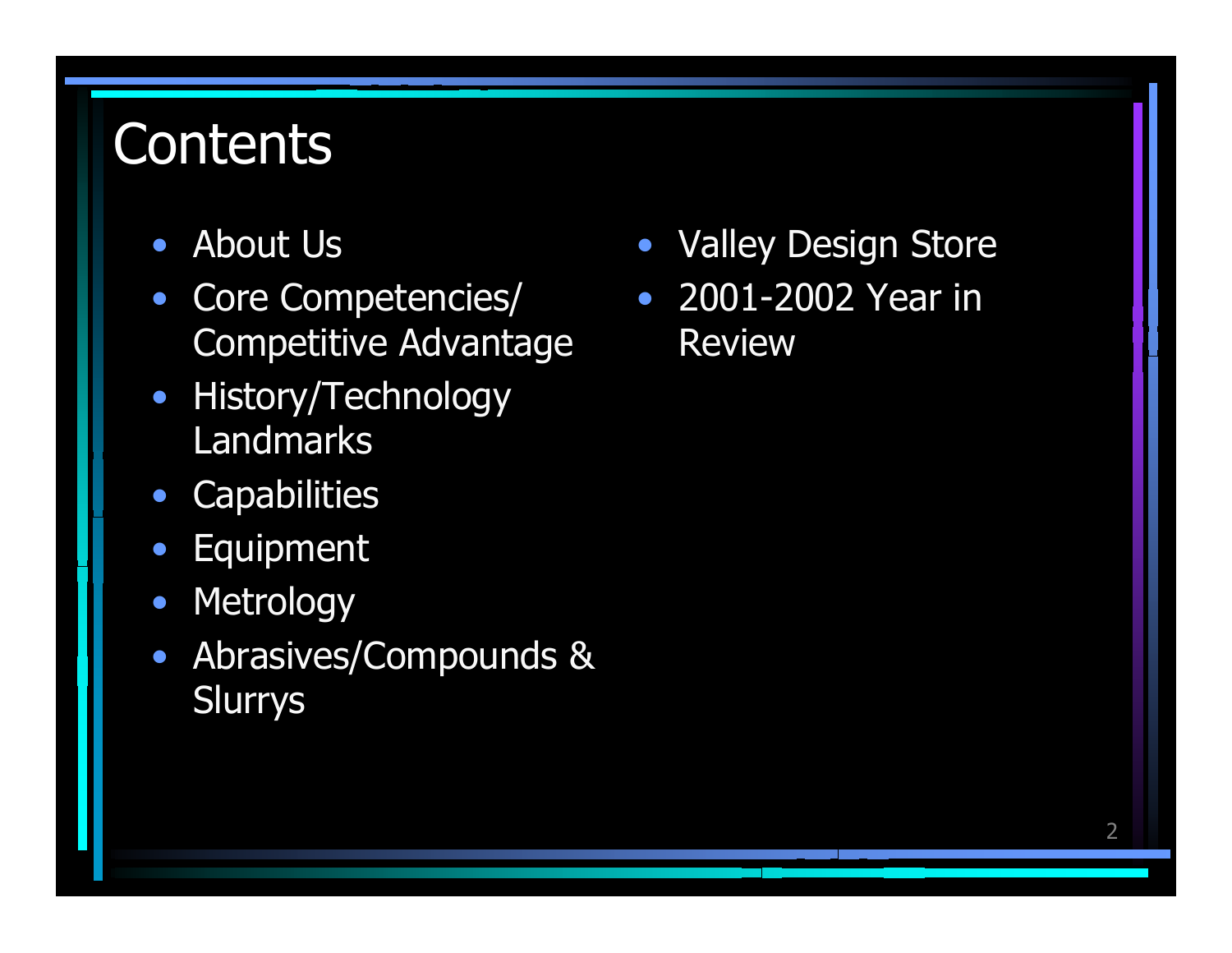### About Us

- • Since 1974 Industry Leaders in Advanced Materials Processing Serving the Semiconductor, Medical, Aerospace, Optics, Telecommunication and Research Industries
- $\bullet$  ISO 9002 Certified With Over 25,000 sq.ft. of Facilities Space on East and West Coasts, employing approx. 25
- • Services: Precision Lapping, Polishing, Dicing, Optical Edge/Angle Polishing, Fiber Array Polishing, Individual Die Thinning, O.D./I.D. Grinding and Polishing, Backgrinding, Wafering, Shaping, Bonding
- $\bullet$  Products: Substrates, Windows, Wafers, Flat Optics, Glass Rods/ Blocks/Spacers, Waveguides, Beamsplitters, Polarizers, Lenses, Filters, Prisms, Wedges, Solar Cells, Witness Samples and other Components
- • Materials: AlN, Aluminas, Ceramics, Fused Silica, Quartz, Glass, SiC Sapphire, Silicon, LiNbO<sub>3</sub>, Crystals, GaAs, InP, ZnSe, PZT, PLZT, etc.
- $\bullet$  Applications: Capacitors, High Power Semiconductor Products, Thin Film Circuits, SEMI Std. Dummy Wafers, Photonic and Optical Devices, DWDM Filters, MEMS and Nano-Optical Devices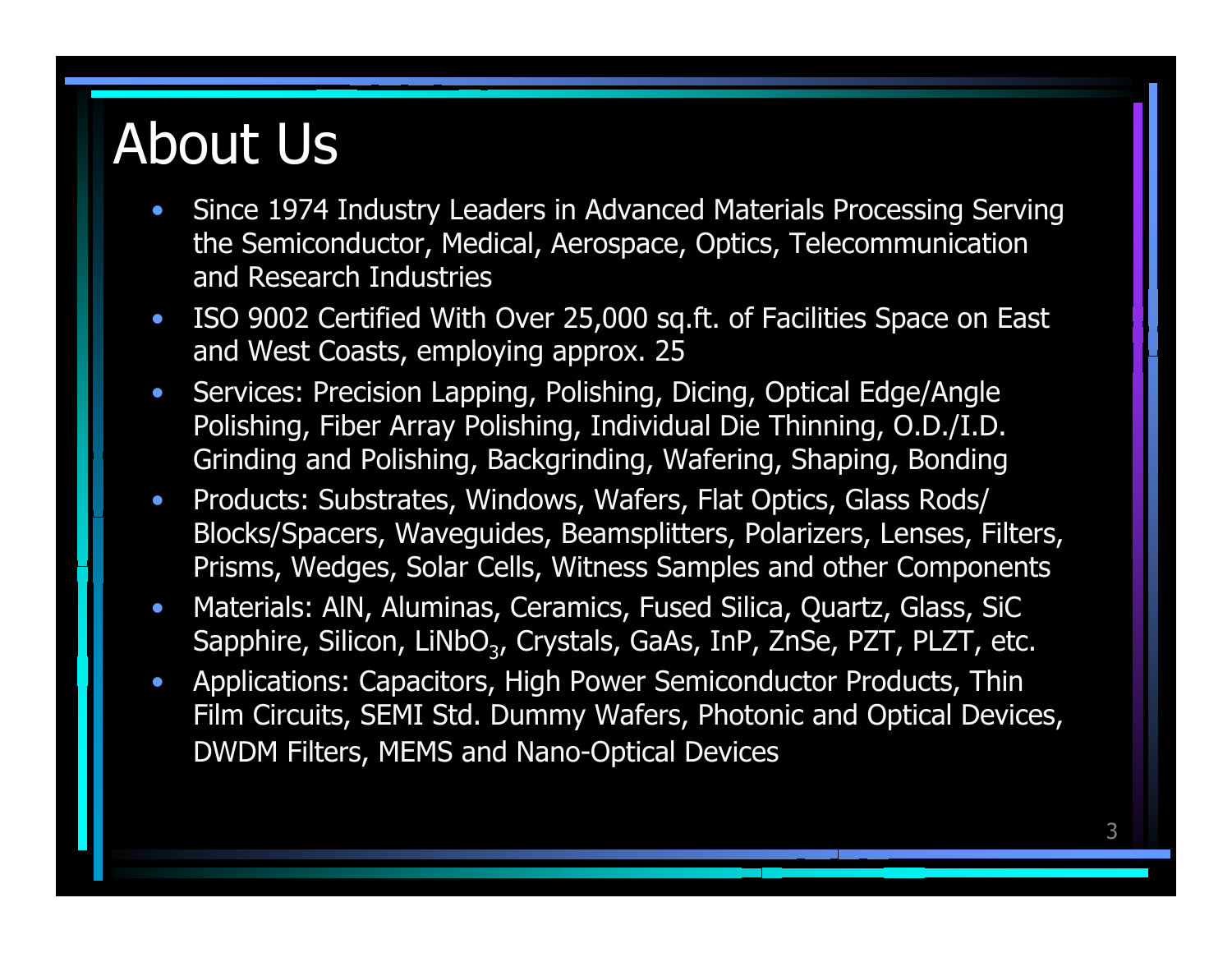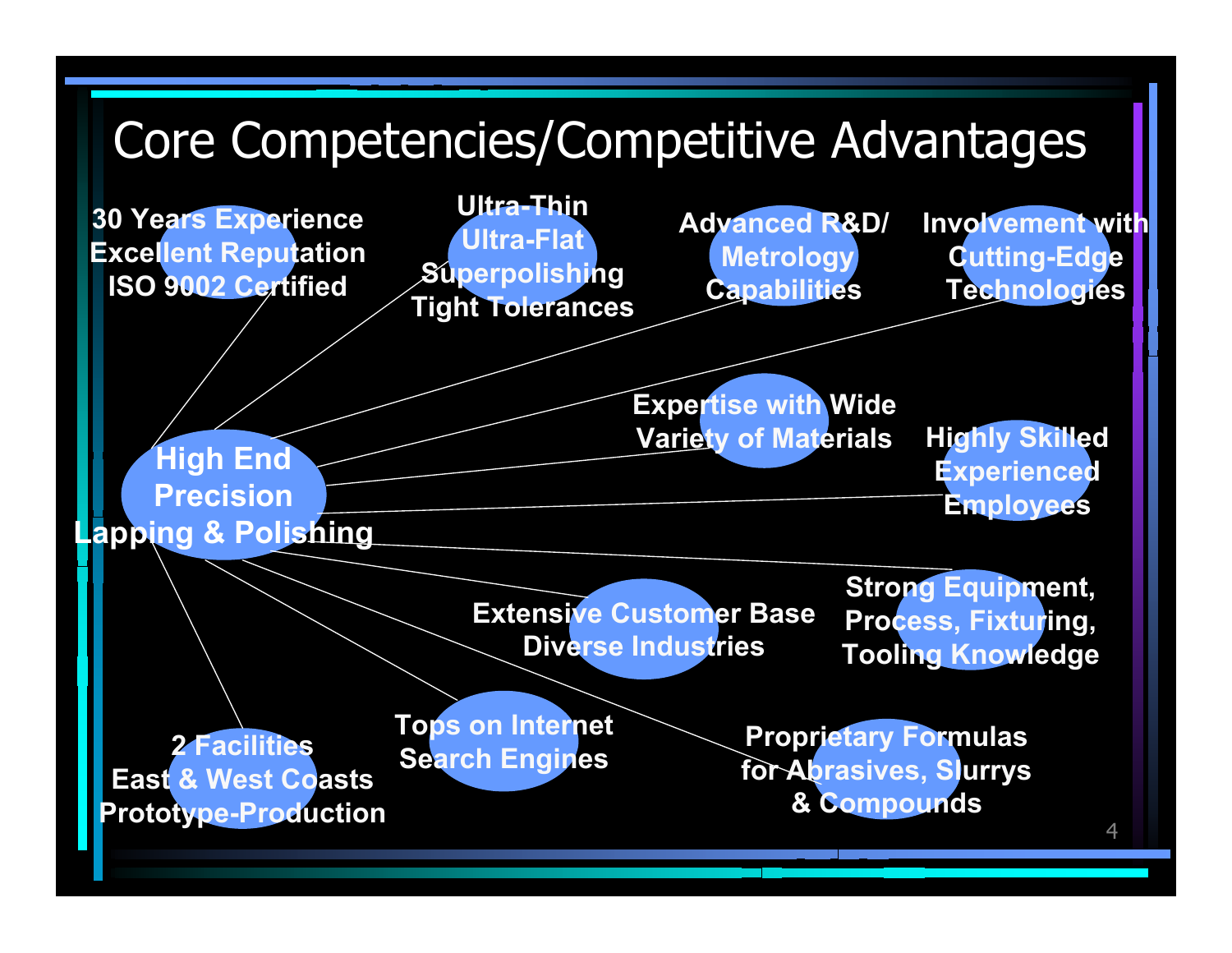# History / Technology Landmarks

- •• 1974: Incorporated to develop and design unique manufacturing processes for the shaping of materials such as Ceramics, Silicon, Germanium, Quartz and Glass for the Semiconductor and Hybrid Circuit Industries.
- $\bullet$ • Opened facilities in Merrimack Valley, MA and were initially set up for I.D. cutting and wafering of non-Silicon materials. Projects i ncluded Fus ed Silica for Intel e-proms, 4" diameter Macor substrates for HP, Boron Plus wafers for doping Silicon for Owens of Illinois.
- •• 1975: Began providing backlapping and polishing of Germanium and Silicon using traditional techniques.
- •• 1978: Moved facilities to Nashoba Valley and began polishing Fused Silica using traditional optical processes, and conducte d initial trials on Alumina and Sapphire substrates for thin film hybrid circuit industries.
- $\bullet$ • 1980: Purchased abrasive compound/slurry manufacturer leading to research and development campaign to become the world's most diversified lapping/ polishing company.
- $\bullet$ • Through 1985: Developed world-renowned Read-Rite memory head polishing process which is still being utilize d to this day. Began production polis hing of 99.6% s ubstrates. Added CNC dicing capabilities i n-hous e.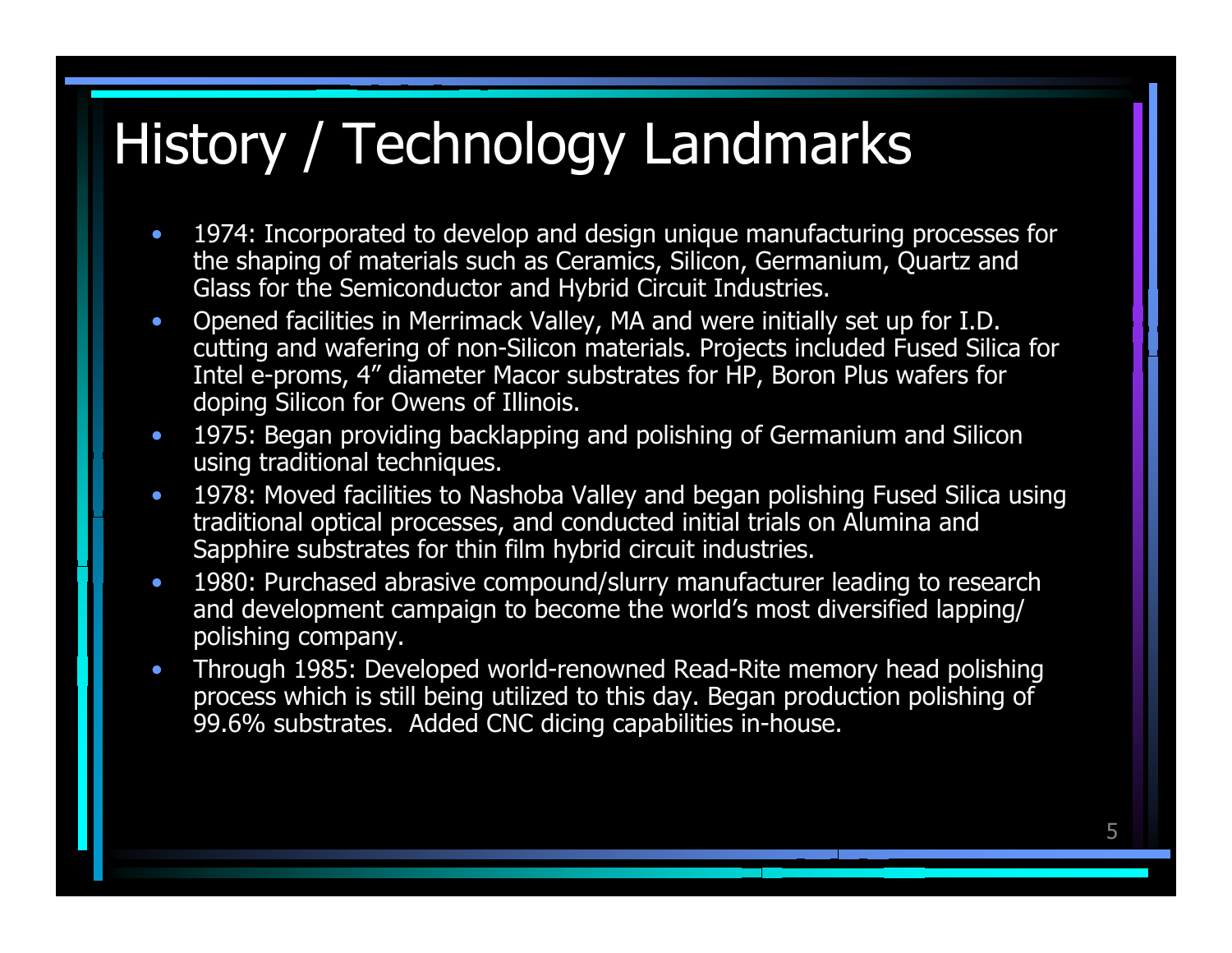## History cont.

- • 1986-1989: Moved to current Westford, MA location. Began production on Ceramic automotive sensors. Production lapping / polishing on metal semiconductor chucks.
- • 1990: Developed unique CMP scratch-free polishing process on numerous materials propelling the company into the optics/photonics industry.
- $\bullet$ 1997: ISO 9002 Certification
- $\bullet$ 1998: Began production lapping ultra-thin 96% Alumina
- •1999: Opened West Coast sales/manufacturing facility nearby to Silicon Valley
- • 2000: Introduced Valley Design Store program – Revamped inventory system, marketed in-stock items on-line.
- $\bullet$  2001: Began production polishing of ultra-thin solar cells, and AlN substrate polishing. Expanded East Coast facility to include R&D Lab and advanced metrology capabilities.
- • 2002: Perfected Optical Edge polishing, Fiber Array polishing, O.D. polishing and ultra-thin double side polishing. Focus on R&D and future products including nano-technology.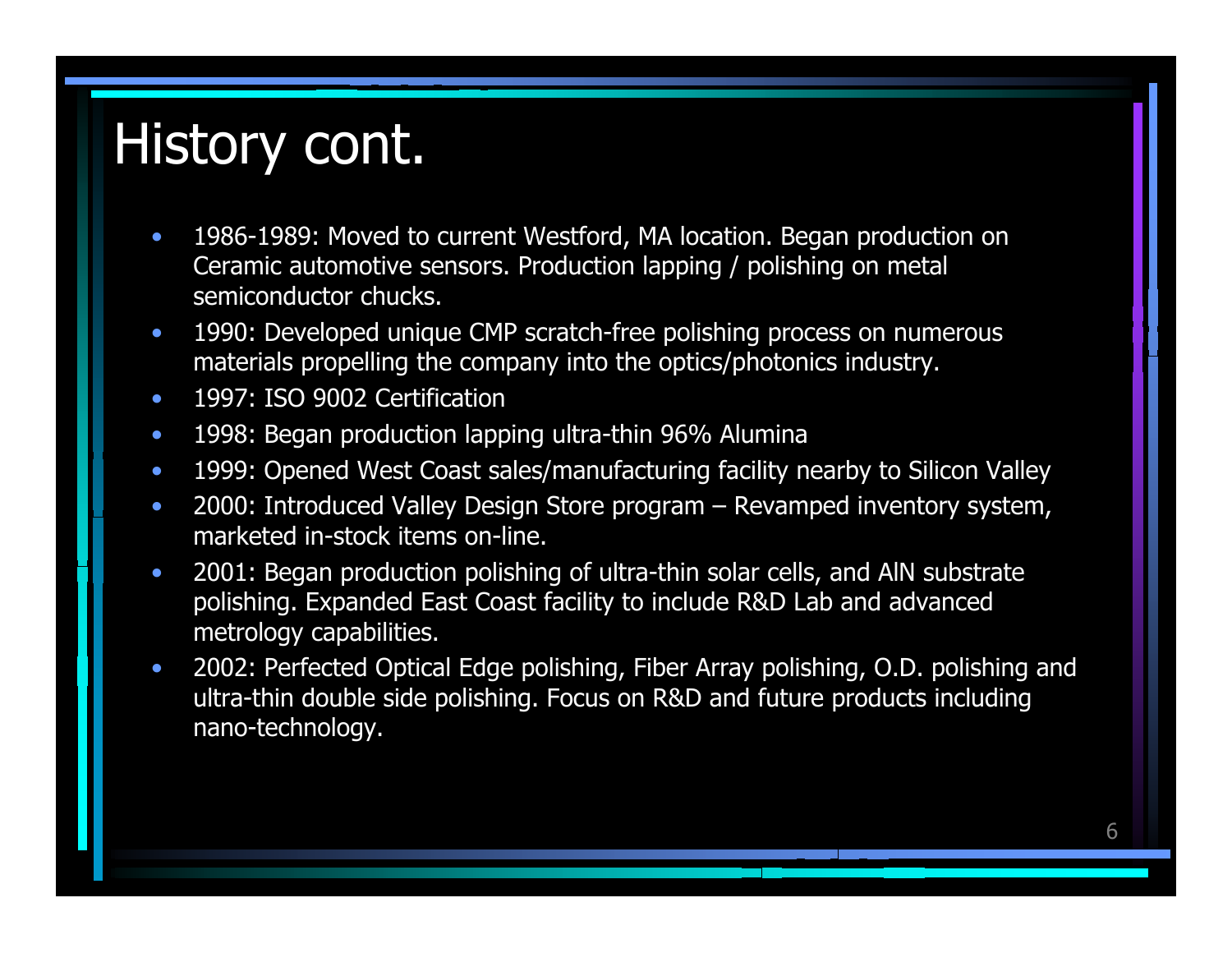### **Capabilities**

- $\bullet$ Ultra-Thin (12.5 um)
- $\bullet$ Ultra-Flat (1/20 Wave)
- $\bullet$ Tight Tolerances (+/- .25 um)
- $\bullet$ Parallelism (.25 um)
- $\bullet$  $TTV$  (< 1 um)
- $\bullet$ 99.6% Al<sub>2</sub>O<sub>3</sub>/AIN Polishing to .1 um Ra / to 25 um thick
- $\bullet$ Superpolishing Optical Mat'ls (1 Angstrom / < 10/5 Scratch/Dig)
- $\bullet$ Optical Edge Face Polishing (Chips < .1 Micron)
- $\bullet$ Ultra-Thin/Ultra-Flat Wafers and Chucks to 300mm
- $\bullet$ Lapping up to 48"
- $\bullet$ Dicing as small as .005" sq.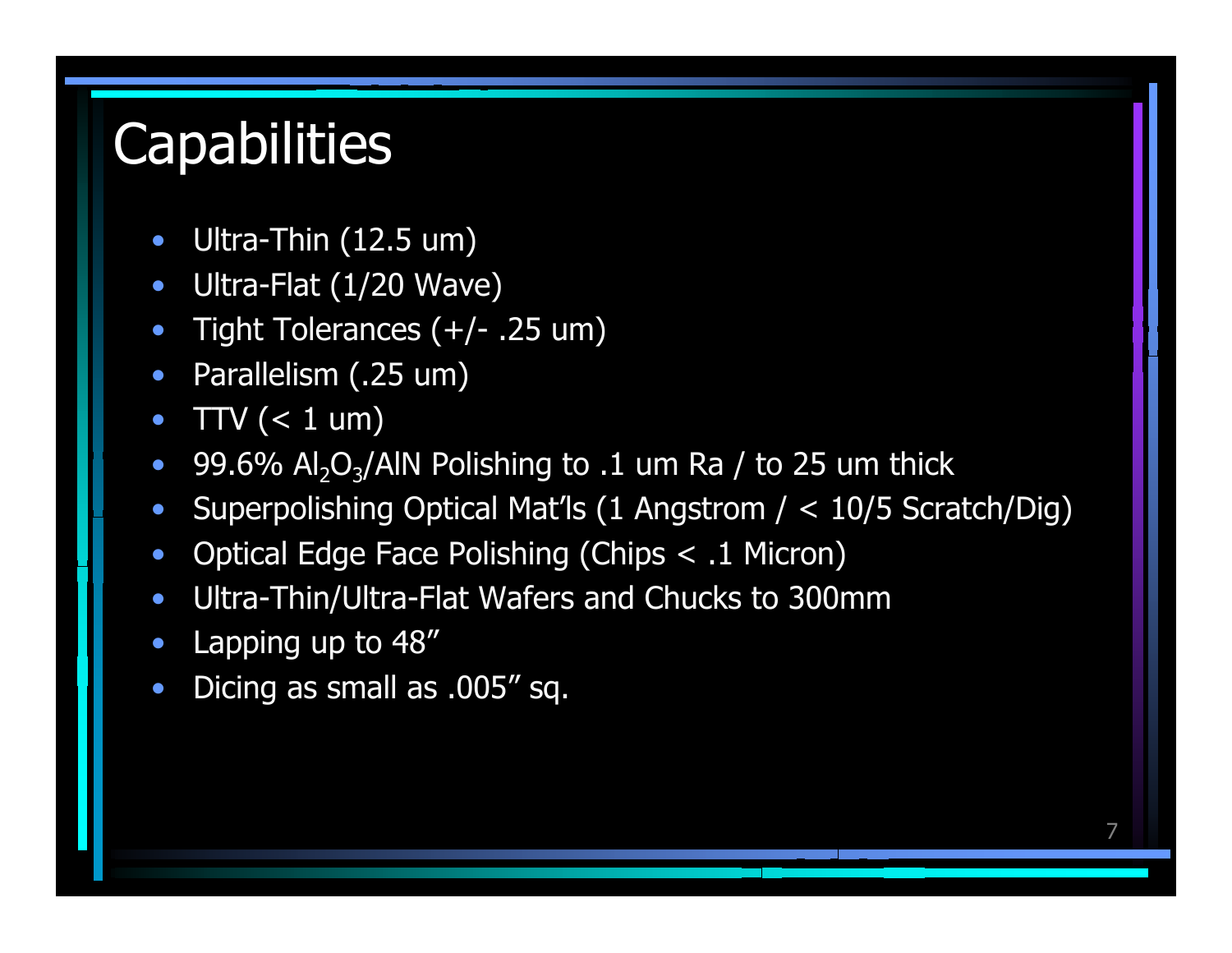### Equipment

#### $\bullet$ East Coast Facility (approx. 22,000 sq.ft.):

- Production Lapping Machines (24-48")
- Production Polishing Machines (24-48")
	- Capable of 24/7 operation
- R&D Lapping/Polishing Single/Double Side Machines
- CNC Dicing Machine and CNC Machining
- Blanchard Grinder
- Surface Grinders
- O.D. Wafering Saws and O.D. Grinding Lathes
- Internal Machine Shop geared toward equipment re-building, re- furbishing, customizing, fixturing, tooling and maintenance

#### $\bullet$ West Coast Facility (approx. 3,500 sq.ft.):

- 28" Production Polishers
- Double Side Polishers
- Lapping Machines (28-48")
- CNC Dicing Machine
- Internal Machine Shop for fixturing, tooling, machine maintenance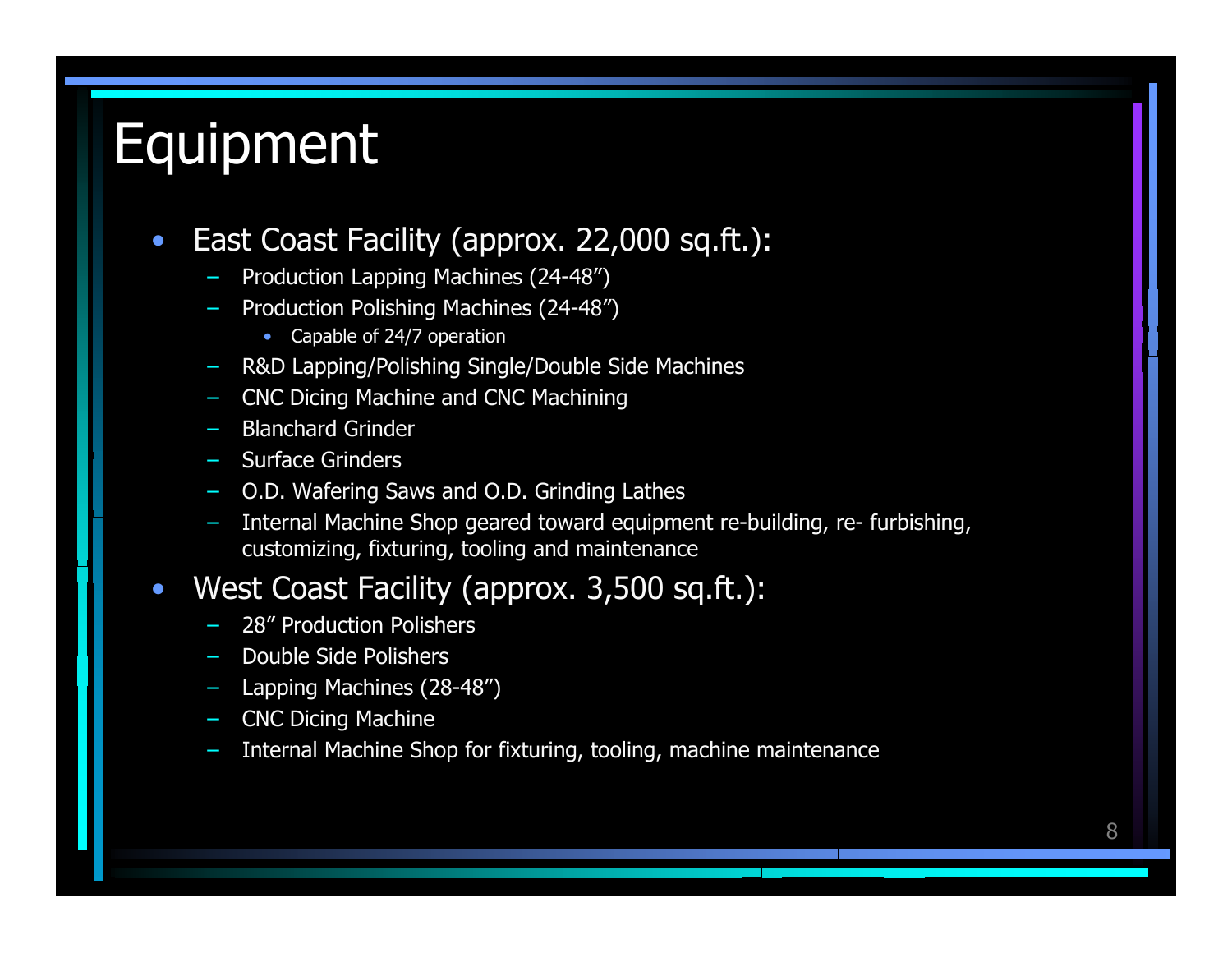### **Metrology**

- $\bullet$ ISO 9002 Calibration & Maintenance
- $\bullet$ Surface Finish Resolution to 1 Angstrom
- $\bullet$ Flatness / Wavefront Distortion to 1/20 Wave (.0000012")
- $\bullet$  Thickness / Length Measurements over 2" area: .1 um, over 3' area: .25 um
- $\bullet$  Key Equipment:
	- Fizeau Optical Laser Interferometer
	- Mitutoyo Litematic Digital Height Msmt. Instrument
	- Pratt & Whitney Supermicrometer (3' capability)
	- Closed Circuit 400X Video
	- WYKO Optical Interferometer
	- Numerous Instruments including Profilometers, Electronic Indicators, Optical Comparators, Surface Plates/Flats, etc.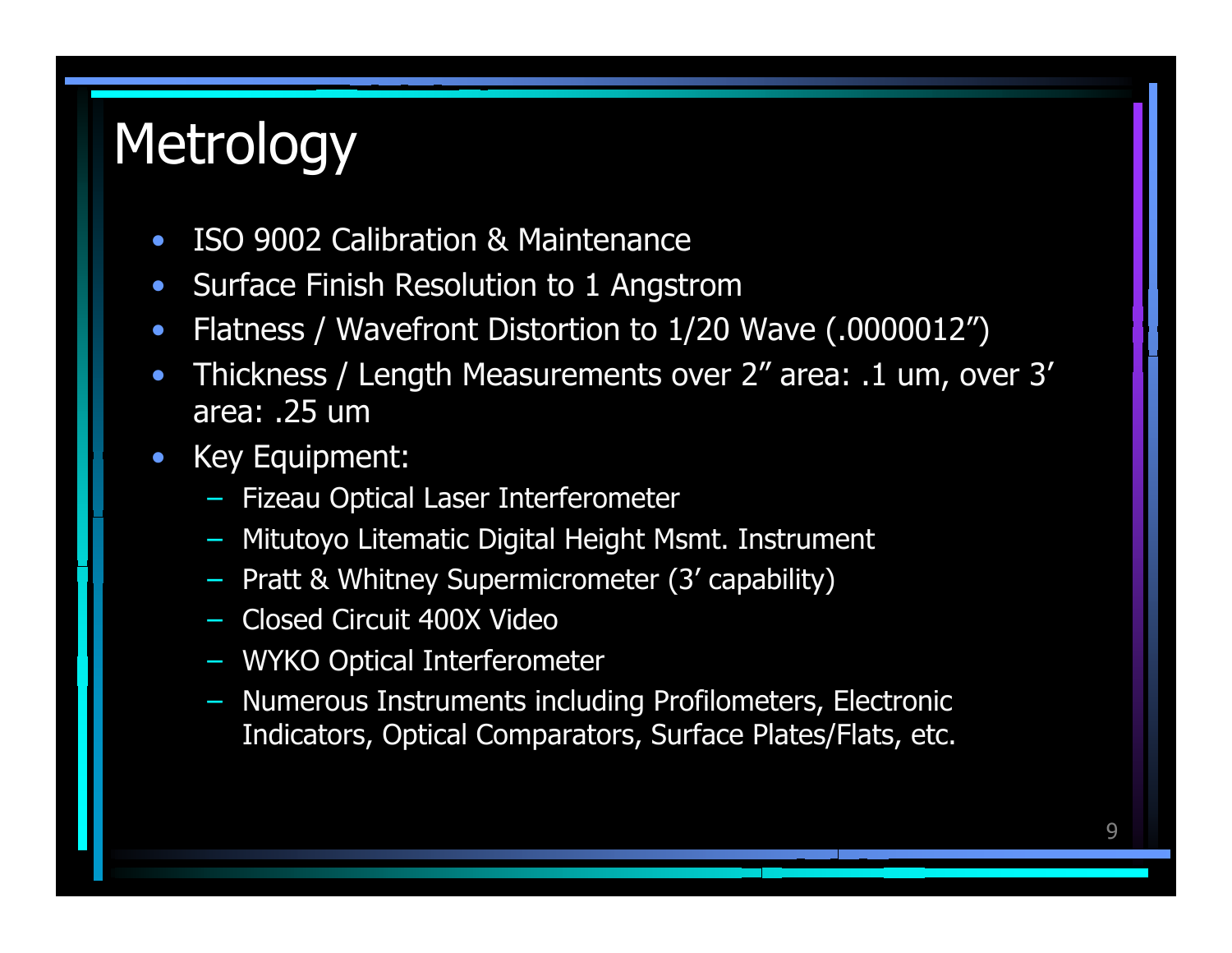# Abrasives, Compounds & Slurrys

- $\bullet$  Purchased abrasives business in 1980 from known abrasives expert
- $\bullet$  Over 30 proprietary slurrys/compounds formulated exclusively for the polishing of:
	- Ceramic Substrates Cubic Zirconia
	- Metallurgical Polishing

Mold Polishing **Lappidary Applications** 

- Eyelet Dies Lappidar
- $\bullet$  Since then, the past 20 years of continued R&D has enabled Valley to further compound its foundation to formulate and modify additional chemical/mechanical polishing slurrys for the superpolishing of:
	- Alumina
	- Sapphir e
	- Fused Silica
- B e ryllium AlN**Crystals** 
	-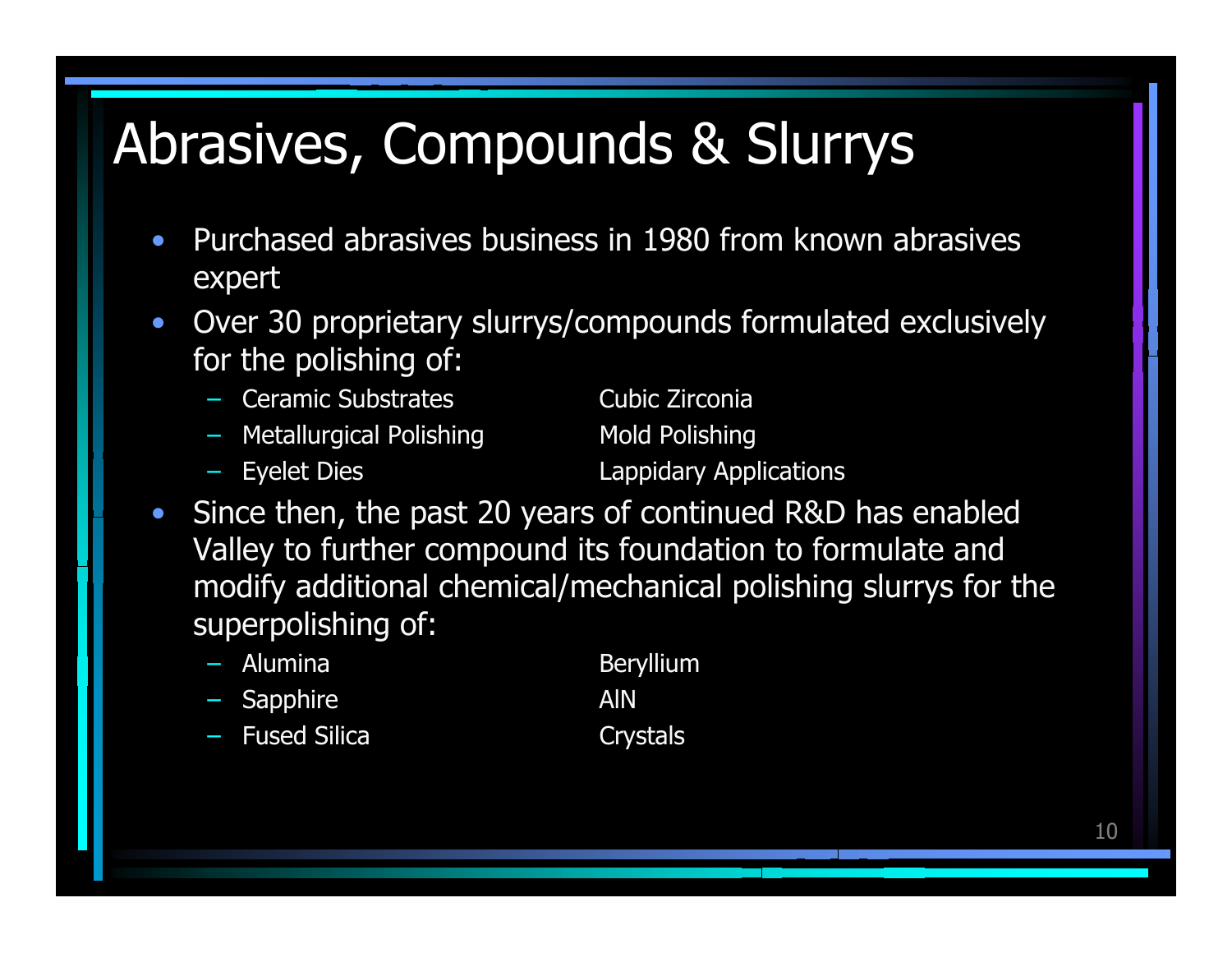### Valley Design Store

- $\bullet$  Categorized, classified, itemized, labeled and automated all material inventory (over 250,000 items) including standard stock materials and overruns to market on the Internet.
- $\bullet$  Full Q.C. conducted on stock for geometry, thickness, surface finish, flatness, tolerances.
- $\bullet$  Standard stock sizes lapped and polished in Aluminas, AlN, Sap phire, Silicon, Fused Silica, Optical Glasses, Qua rtz.
- $\bullet$ One day delivery available